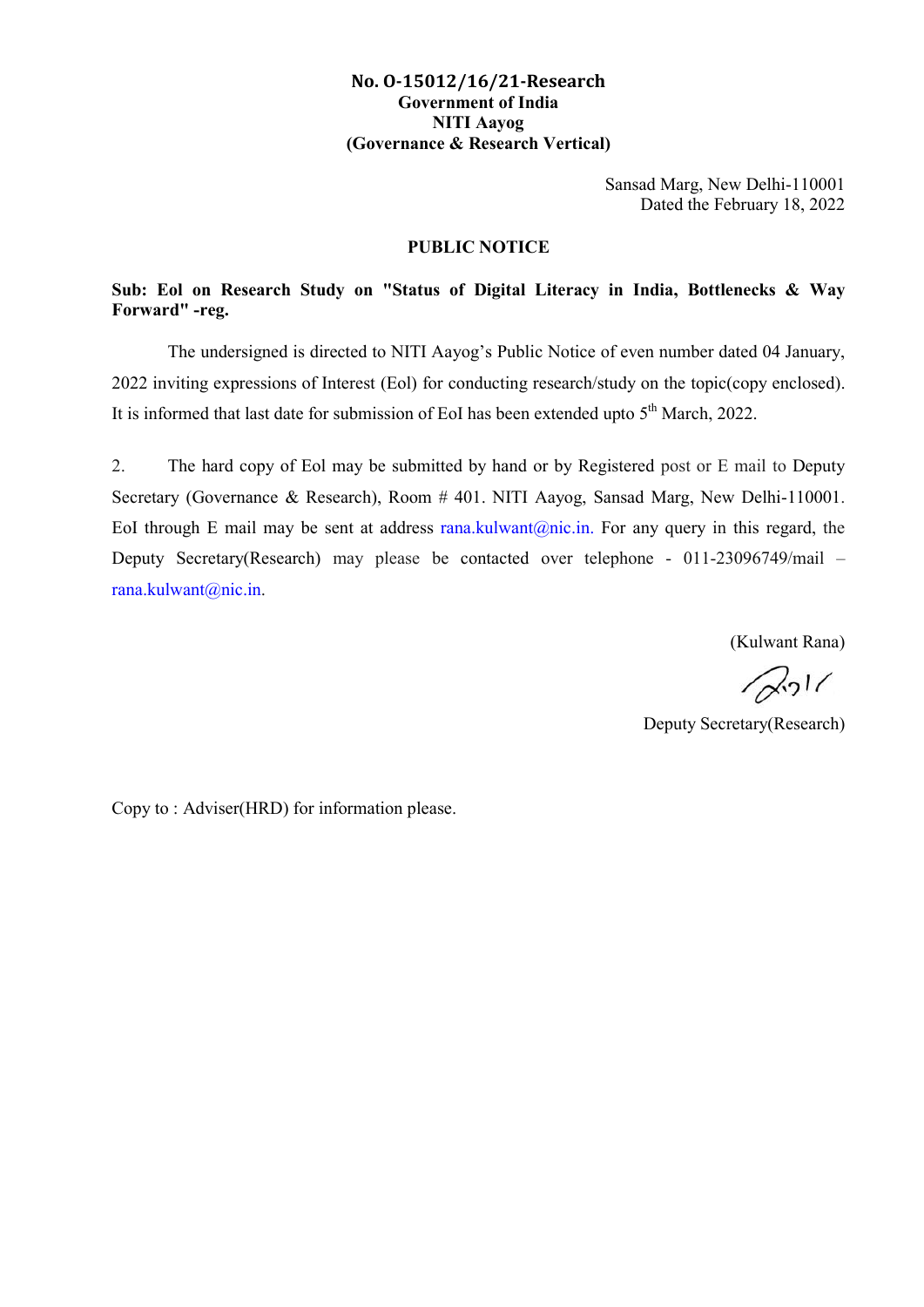# No. O-15012/16/21-Research Government of India NITI Aayog (Governance & Research Vertical)

Sansad Marg, New Delhi-110001

Dated the January 04, 2022

#### PUBLIC NOTICE

# Sub: Eol on Research Study on "Status of Digital Literacy in India, Bottlenecks & Way Forward" -reg.

NITl Aayog invites expressions of Interest (Eol) for conducting research/study on the topic as mentioned in Annexure-I from institutions/organisations of repute (including university/deemed university). A brief scope/ToR of the study proposed is also enclosed at Annexure-I. The detailed Research Scheme of NlTl Aayog. 2021 (RSNA-2021) guidelines may be seen in the NITI Aayog website at http://www.niti.gov.in/guidelines.

2. Here, the aim is to arrive at the policy prescriptions on the issue and to have more focused feedback for future policy-making. The Research/Study Proposals for which Eol is being invited, will be funded under the Research Scheme of NITI Aayog 2021 (RSNA-2021) and its amendments, if any. All the institutions/organisations are requested to go through the Guidelines of the Research Scheme of NITI Aayog 2021 (RSNA-2021) before responding to this public notice, especially to satisfy themselves that they fulfill all the eligibility criteria for availing of grant under the said scheme and also that they can conduct the research study project as per the guidelines.

3. The hard copy of Eol as per Annexure-II must be submitted by hand or by Registered post or E mail to Deputy Secretary (Governance & Research), Room # 401. NITI Aayog, Sansad Marg, New Delhi-110001. The EoI must be sent in envelopes superscribed with the words "Eol on (name of the topic as mentioned in Annexure- I)" and the same must reach the NlTl Aayog within 45 days of the notified date of Public Notice. EoI through E mail may be sent at address rana.kulwant@nic.in. For any query in this regard, the Deputy Secretary(Research) may please be contacted over telephone - 011-23096749/mail – rana.kulwant@nic.in.

 $2011$ 

(Kulwant Rana) Deputy Secretary(Research)

Copy to : Adviser(HRD) for information please.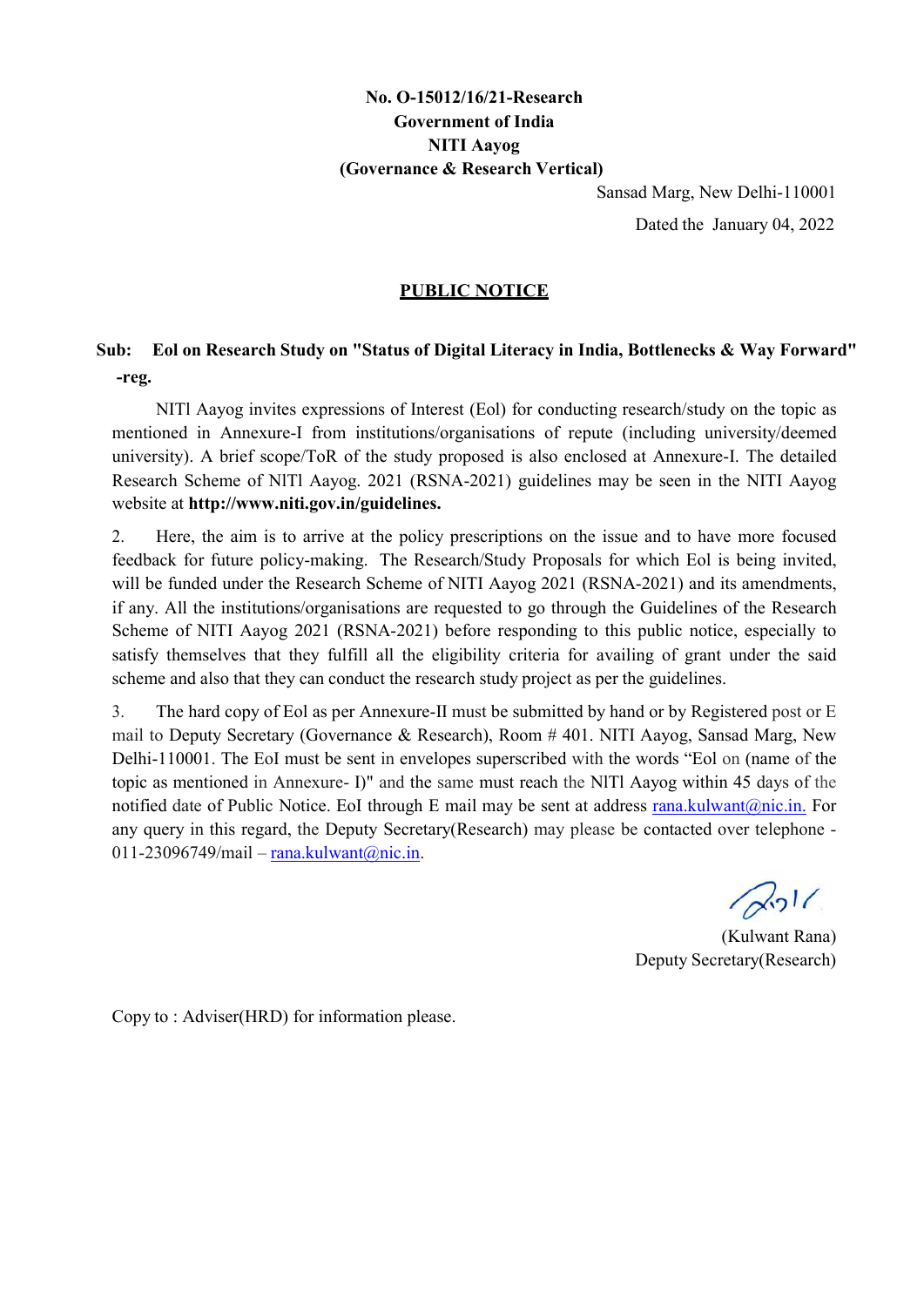### Topic: Research Study on Study on ""Status of Digital Literacy in India, Bottlenecks & Way Forward

### Terms of Reference (ToR)

### Background

Like other developing countries, India also needs a sufficient thrust to overcome the challenges of exclusion, poverty and inequality. India is in the midst of the greatest demographic and technological transformations. 65.07% of the population of the country is in rural areas, however, digital penetration has also picked up pace in the past few years, thanks to the one of the cheapest rates of the internet globally. In fact, the total number of internet users in India is more than the whole population of USA.

However, who uses the internet remains the question. Almost half of the Indian population does not have access to the internet. Most of the internet users are in urban educated classes. This situation reflects that majority of the Indians still remain unfazed by the information technology revolution. With such a disparity in digital access and literacy, it is hard to aspire for inclusion and equity.

India is expected to have the largest working age population, which requires rapid job creation. Digital literacy becomes a crucial medium of communication with global citizens.

A study on the "Status of Digital Literacy in India, Bottlenecks & Way Forward" that can identify the opportunities and challenges faced by India to overcome the prevalent Digital divide is hence required in order to know the current scenarios and calculate the future projections based on the statistical evidences generated on the basis of primary & secondary data and its impact on the overall economic activities of the country across various sector including agriculture, per capita income and GDP.

#### Detailed Scope of Work

The tentative scope of service envisaged for the preparation of study on Digital Literacy in India is as follows:

#### 1. To Study and analyze the status on Digital Literacy

- i. On award of work, the agency shall collect the available data for the Departments, sources relevant to the study. The agency will carry out actions enclosed but not limited to the same.
	- o Understand the status of Digital Literacy of overall population of the country and measures required to improve it.
	- o Understand the status of Digital Literacy of population aging above 40 years and measures required to improve it.
	- o Analysis of State wise data (Based on secondary literature all States/UT's)
	- o Understand the status and impact of Pradhan Mantri Gramin Digital Saksharta Abhiyan
	- o Analysis of State wise data (Based on primary research, for the sample States/UTs)
	- o Literature review and brief of the studies including recommendations
- ii. Identifying development needs to strengthen Digital Literacy in India
- iii. Suggest recommendations to strengthen existing and new initiatives regarding Digital Literacy
- iv. NEP 2020's vision on Digital Literacy
- v. Initiatives in various Ministries/Departments of Union Government regarding Digital Literacy like Digital India Mission, (encompassing but not limited to DigiDhan Mission, AI for All, National Mission on Digital Literacy, Digital India Program campaign among others)
- vi. National Digital Literacy Schemes among other initiatives and schemes.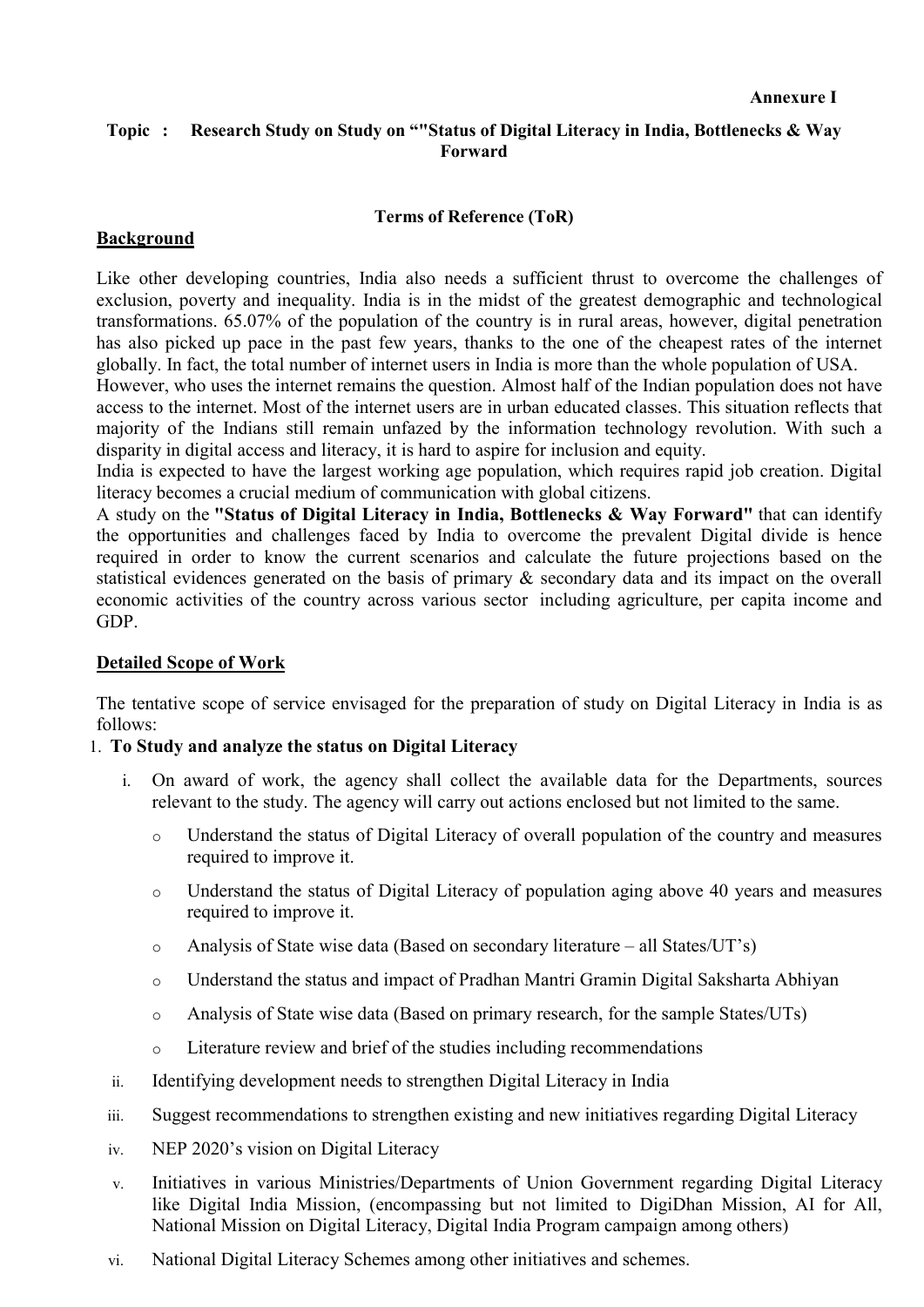vii. Targets, challenges and achievements in various schemes and missions pertaining to digital literacy

## 2. Digital Literacy Projections, Correlations and Comparisons

Provide projections and comparisons based on the National/International KPIs. Below are some KPIs, the study is to include below and other indicators.

- i. Impact of Digital Literacy on GDP growth,
- ii. Correlation of Digital Literacy & Purchasing Power Parity (PPP),
- iii. Correlation of Digital Literacy & Per capita Income
- iv. Correlation of Digital Literacy & GDP growth globally (US, UK, China, Singapore, Germany, Dubai) vis-a-vis its comparison to India
- v. Current status of India with respect to Digital Literacy
- vi. Census, NFHS, NSSO data on Digital Literacy
- vii. Identify problems in aligning to Digital India Mission
- viii. National level data comparison

### 3. Digital-Educational Literacy

- i. Impact of Digital Literacy on Educational Technology sector
- ii. Need and Impact of Assistive Technology for differently abled individuals, in Digital Literacy
- iii. M-learning Technology's Impact and growth in Digital Literacy
- iv. Strengthening Open & Distance Learning (ODL), in digital literacy age
- v. Access to Ed-Tech platforms for Digital Literacy
- vi. Capacity Building in Digital Literacy to maximize output from Ed-Tech
- vii. Online Education & Digital Literacy
- viii. Teacher Training & Digital Literacy

## 4. Digital-Financial Literacy

The study will also include the status of digital platforms and their penetration state in the country. Identifying the problem statements, challenges and recommendations to strengthen Digital Literacy across all platforms.

- i. Unified Payments Interface (UPI) usage
- ii. Online Banking
- iii. Payment gateways
- iv. Fast Tech Systems
- v. Need for digital literacy in terms of financial literacy
- vi. Status of Digital Financial literacy, Bottlenecks, and Way Forward

## 5. Impact of Digital Literacy on Key sectors like E-Commerce, Agriculture, Health, Food etc. and need of expansion

6. Correlation between Digital Literacy & Employment generation and its future projections

## 7. Identify challenges and recommend solutions to strengthen Digital Literacy in India

- i. Comparison between Literacy and Digital Literacy to understand the problem areas around Digital Literacy
- ii. High-Tech and Low-Tech Technologies for Digital Literacy
- iii. Identify regional disparity in Digital Literacy in the country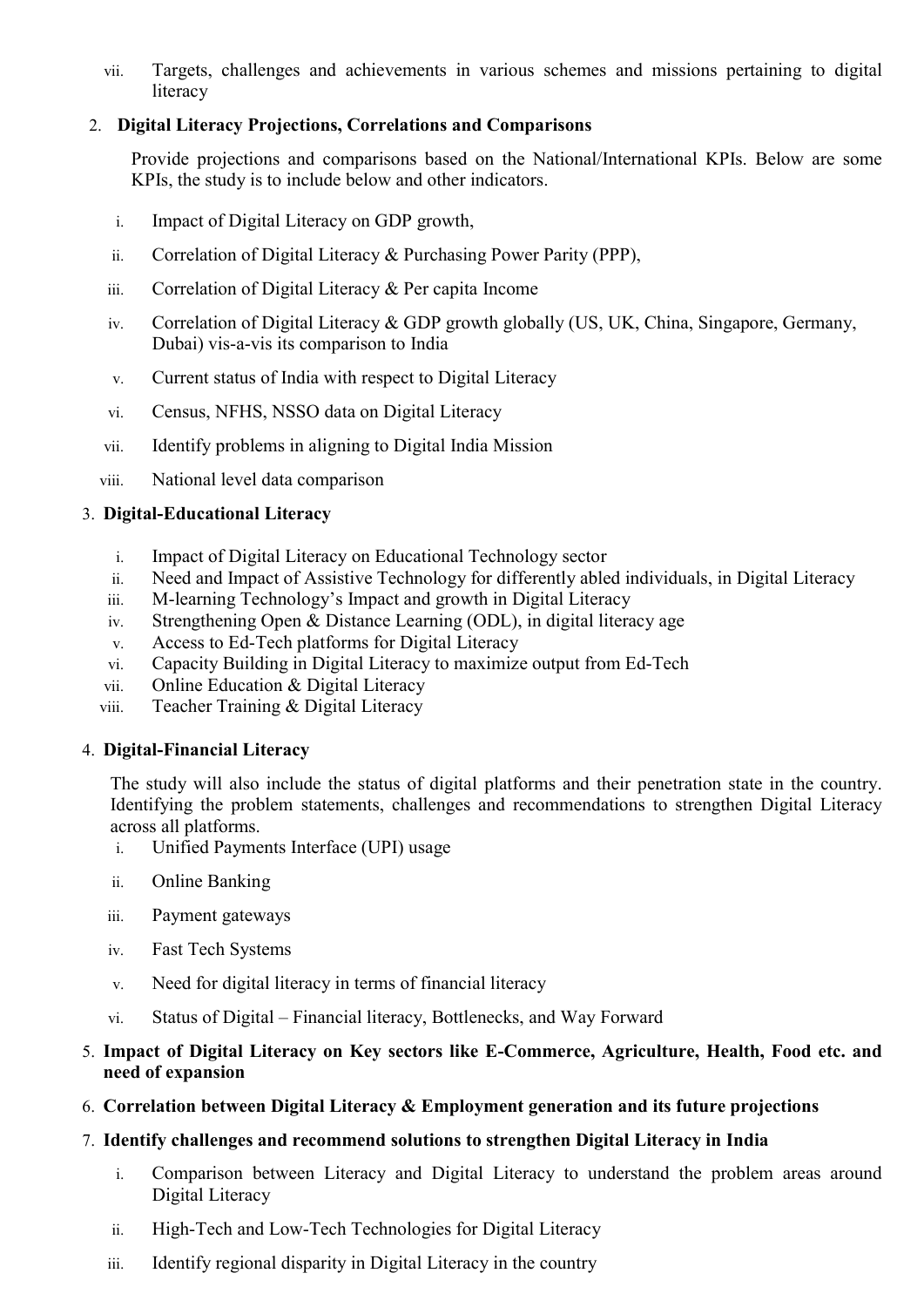- iv. Status of Digital Literacy in Post & Pre-COVID times and strategies for India in the field of Digital Literacy to counter future Pandemic
- v. Status of Digital Infrastructure in Schools/Colleges/Institutes/Offices/Departments/Ministries

## 6. Data collection, research and analysis

On award of work the Agency should carry out necessary activities to support the identification of problem statements and recommendations to support the findings.

- i. Carry out surveys in the sample States/UTs to support finding and recommendations
- ii. Data analysis/analytics of the Survey to be carried out
- iii. Preparation of questionnaire for the Survey

## 7. Implementation Strategy and Plan

- i. Look critically at information to determine its relevance, suitability and reliability
- ii. Be critical and skeptical about sources and information to ensure authenticity
- iii. Check for accuracy, authenticity and validity as measures of information quality
- iv. Make sure all information and resources are fit for purpose.
- v. Provide recommendations to overcome challenges and problem areas to attain Digital Literacy in India.
- vi. The Agency must suggest mechanisms to strengthen and improve Digital Literacy.
- vii. Agency must avoid any type of plagiarism and the draft study will be examined as per the existing UGC rules regarding Plagiarism.
	- 8. Duration of the Study: 6 (Six) months from the Effective Date, unless extended by mutual consent of the Authority and the Consultant.
	- 9. Methods of review and Schedule of Research Study:
		- i. Starting date of Study: Actual release of  $1<sup>st</sup>$  instalment by RTGS/ECS/NEFT
		- ii. Closing date of Study: After 6 (Six) months from the effective date
		- iii. Submission of  $1<sup>st</sup>$  draft report: Within 3 (three) month
		- iv. Submission of the final Draft Report: Last day of completion of 6 (Six) month period or earlier
		- v. Power Point presentation to share findings and recommendations of the draft reports (if any): should be provided
		- vi. Submission of Final Project completion report: within 2 months after the closing date of study.
		- vii. Any other: If required, a stakeholder consultation may be conducted in NITI Aayog
	- 10. Any support or inputs to be provided to the consultant to facilitate this consultancy.
	- 11. The final outputs expected from the consultant.